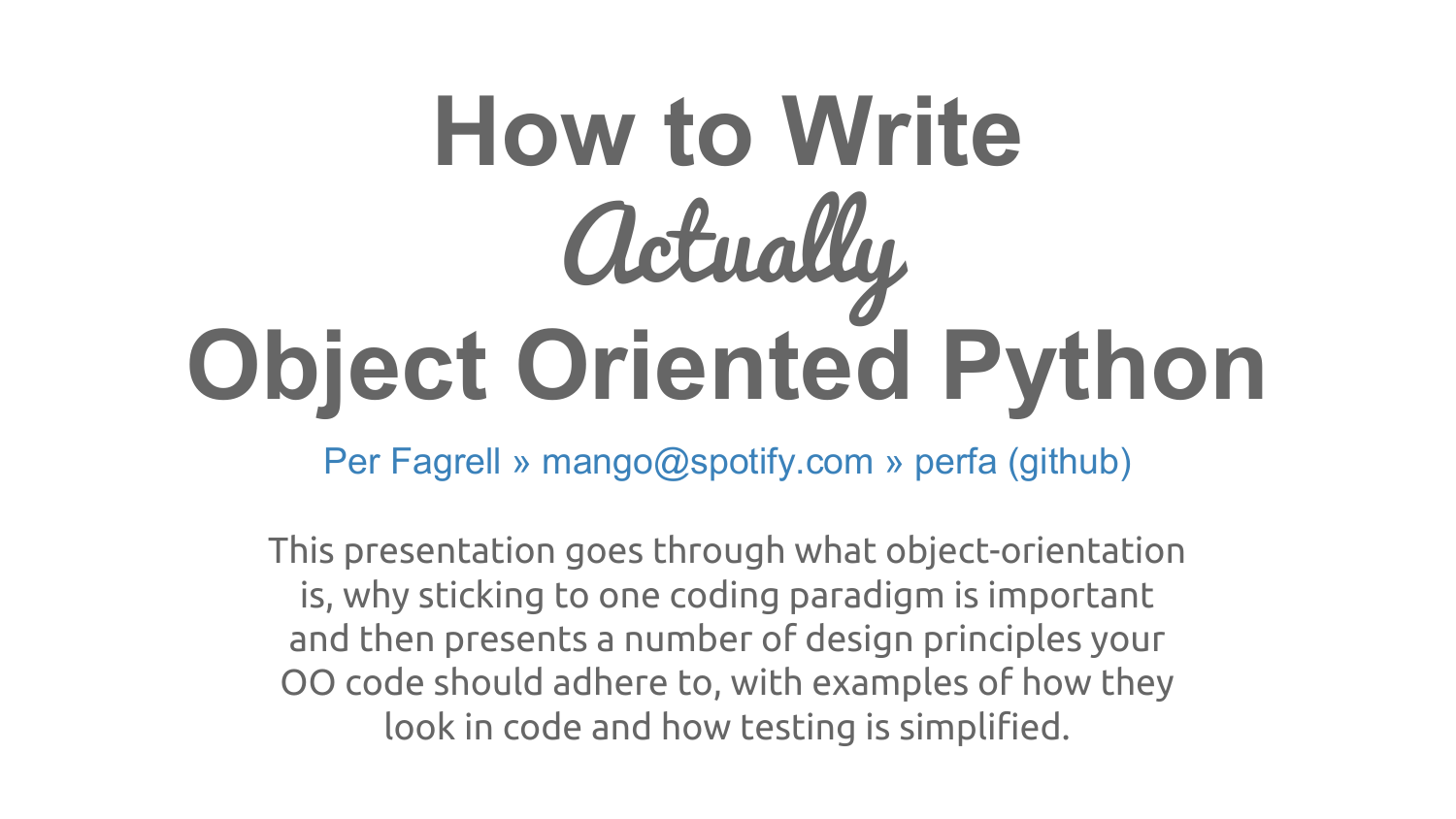## Procedural *vs* Object-oriented

- Procedural
	- The classic recipe style programs (scripts etc)
	- Simple to follow; linear
- Object Orientation
	- Write classes, but run objects
	- Classes are like blueprints, interaction descriptions
	- Maps mental model of program domain to code
		- server connection -> Connection(object)
		- config file -> Configuration(object)
		- URLs and identifiers -> URI(object)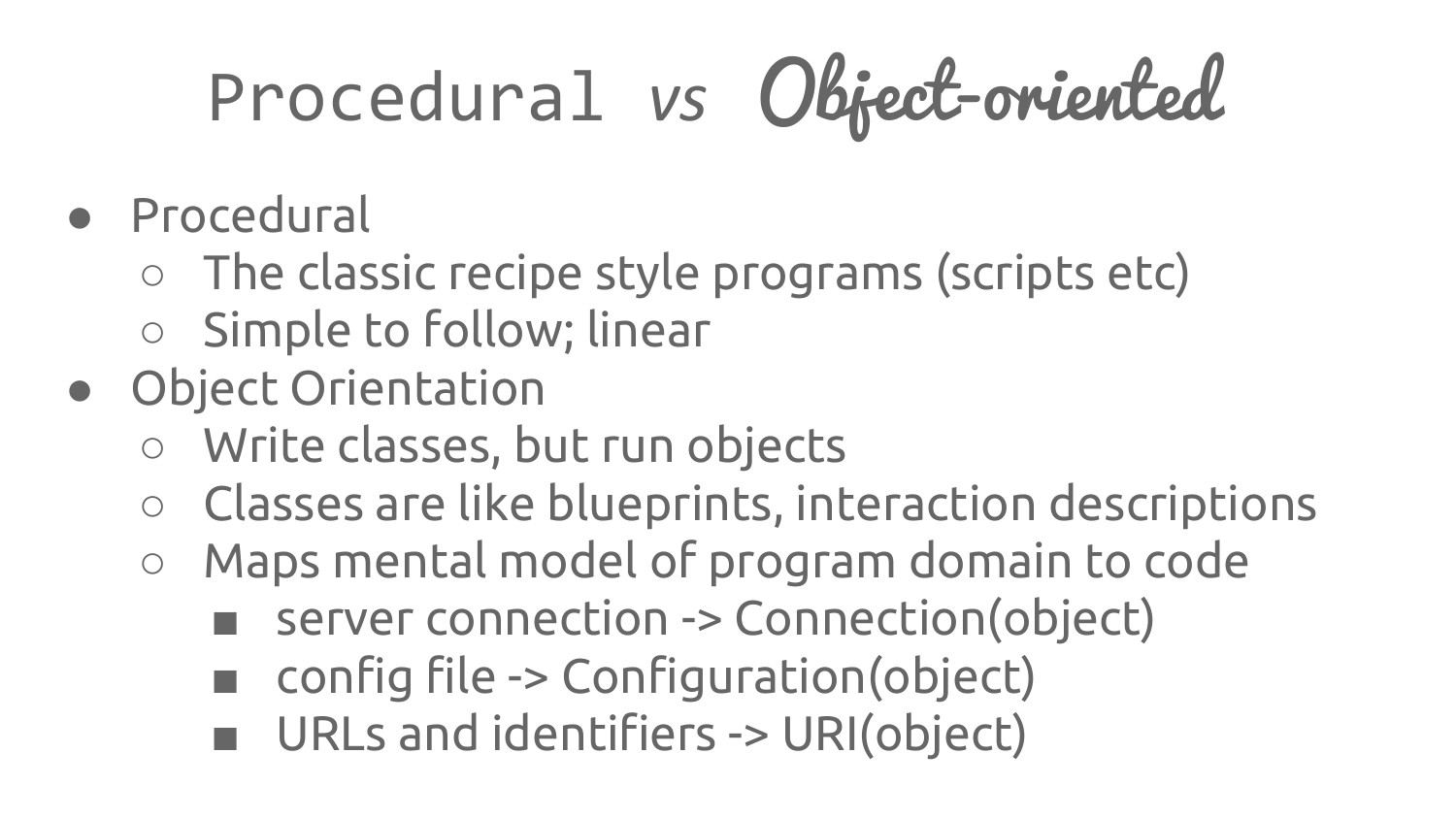# Python Gives you great freedoms

- Allows both procedural and object-oriented code
- Allows for everything from scripts to large systems
- Doesn't stop you from shooting yourself in the foot
	- You can put classes in functions in methods in …
- Consistency to one paradigm/style
	- Improves maintainability
	- Simplifies testing
	- Requires personal discipline
- Consistent paradigm simplifies communication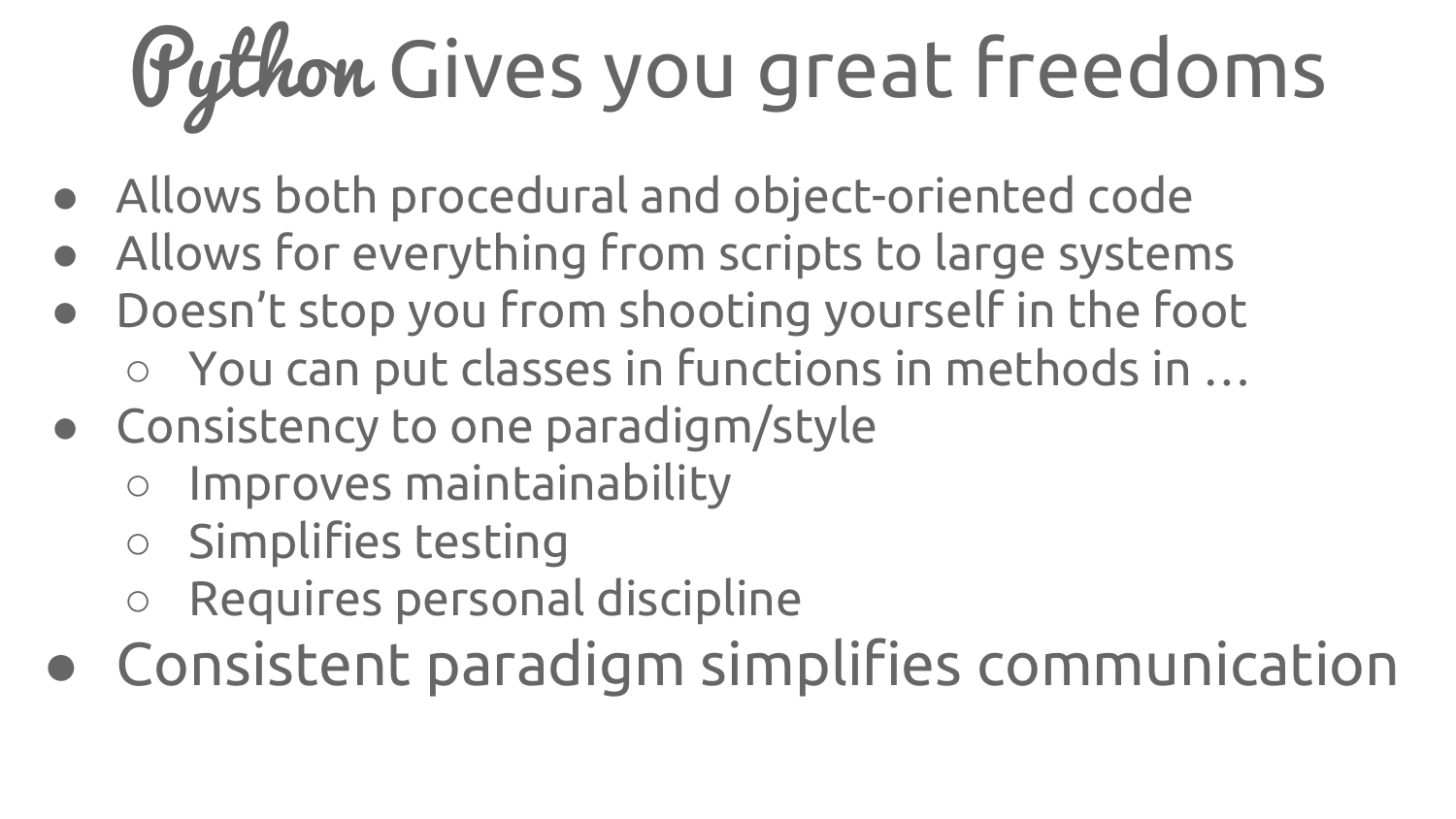Dry - Don't repeat yourself

- Don't repeat expressions or code
	- Refactor into variables and helper methods
- Don't repeat method/function calls
	- Create loops
	- Make code data-driven
- Remove repetition in test-cases too
- Don't repeat concepts
	- Create classes to encapsulate recurring concepts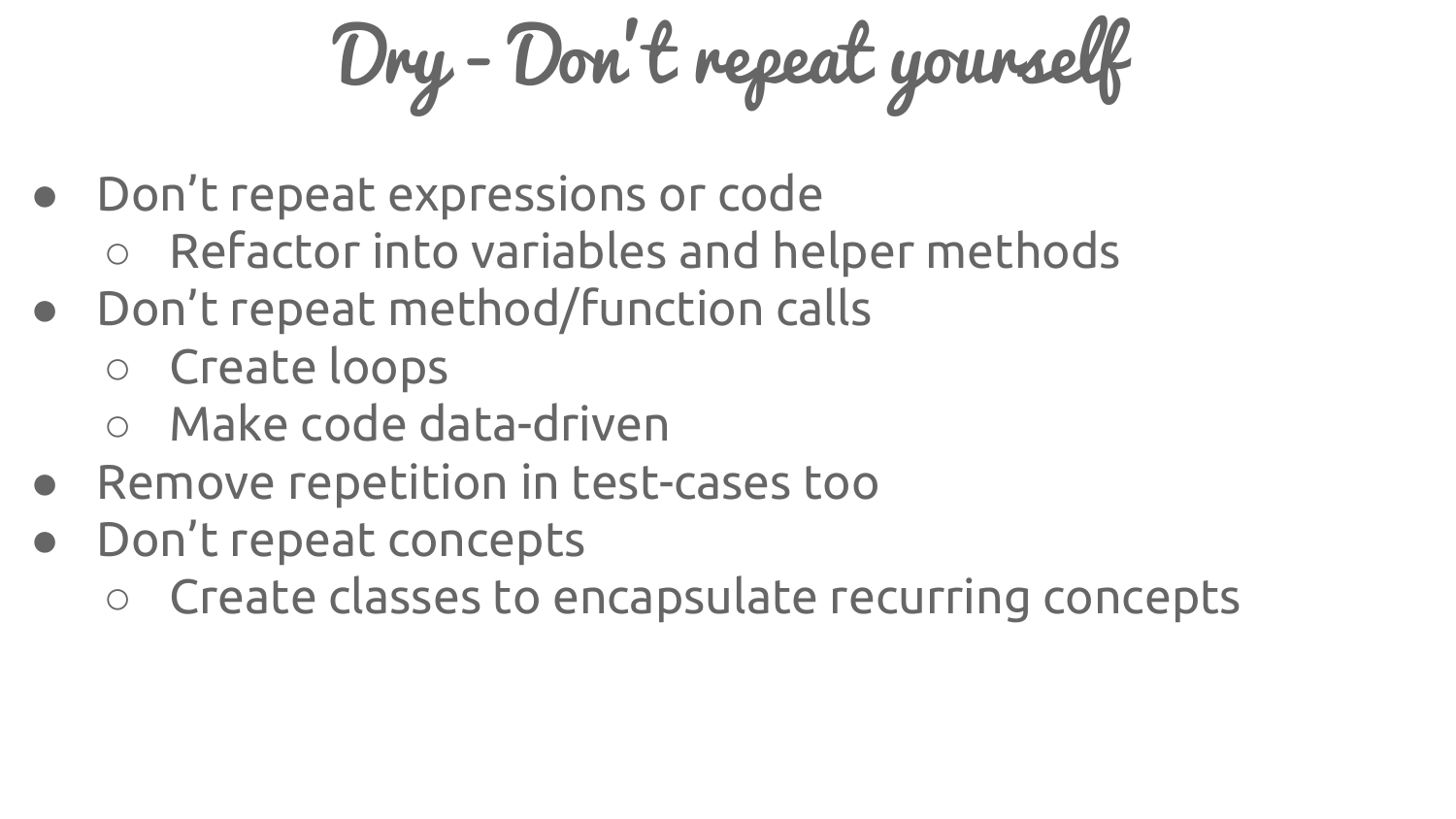```
value = remap((input + self.old value) * 2.3)if value < threshold:
     raise InputRangeError("Input out of range, adjusted input: %f", 
                          (input + self.old value) * 2.3)log.info("Setting adjusted by %f", (input + self.old value) * 2.3)
```

```
adjusted = (input + self.old value) * 2.3value = remap(adjusted)
if value < threshold:
     raise InputRangeError("Input out of range, adjusted input: %f", 
                           adjusted)
log.info("Setting adjusted by %f", adjusted)
```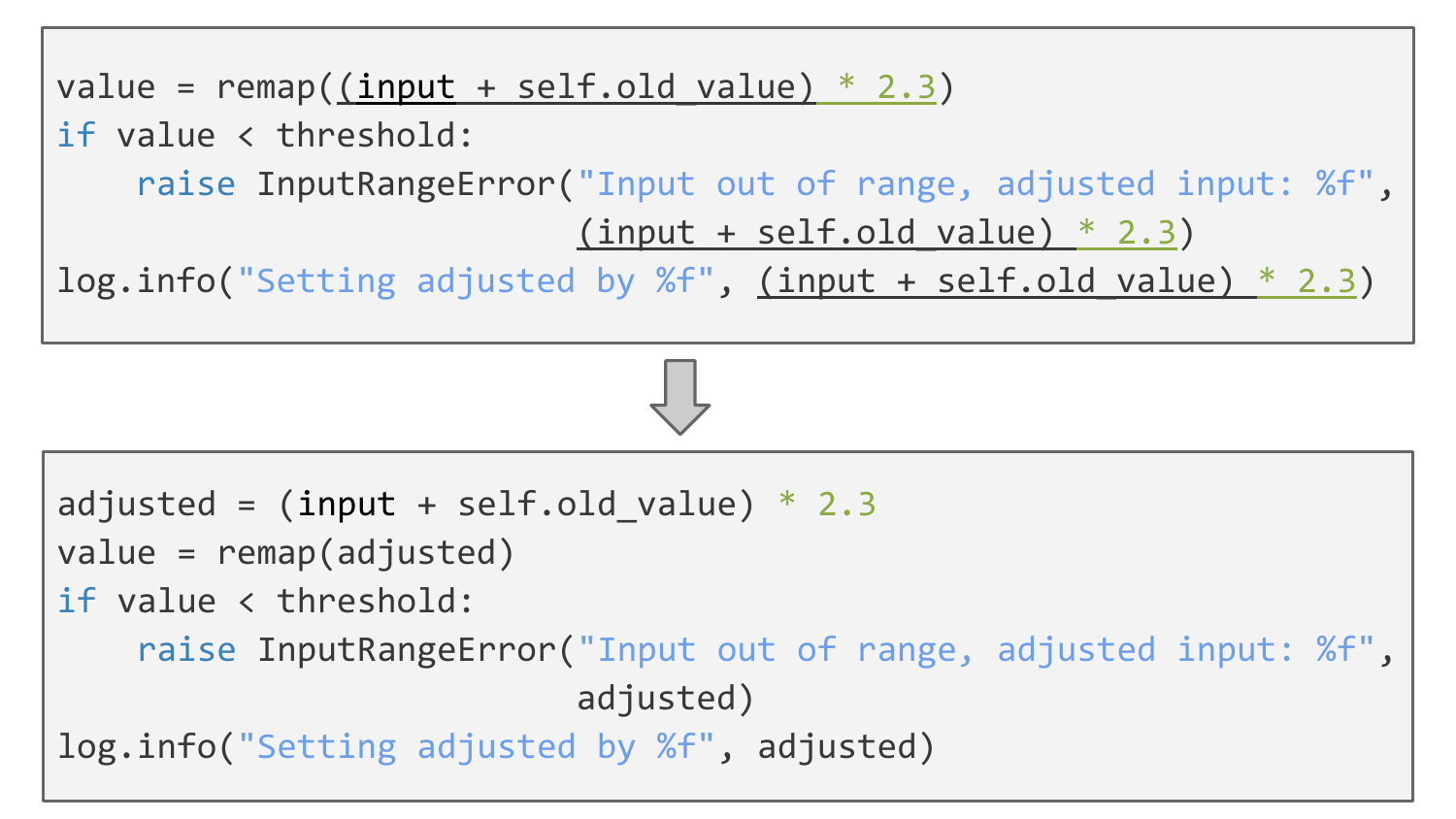```
def load(self):
    with open(BASE_SETTINGS, 'r') as settings:
         try:
             load_base_settings(settings)
         except LoadError:
            log.error("Failed to load %s", BASE SETTINGS)
    with open(PLUGIN SETTINGS, 'r') as settings:
         try:
            load plugin settings(settings)
         except LoadError:
             log.error("Failed to load %s", PLUGIN SETTINGS)
    with open(EXTENSION SETTINGS, 'r') as settings:
 …
```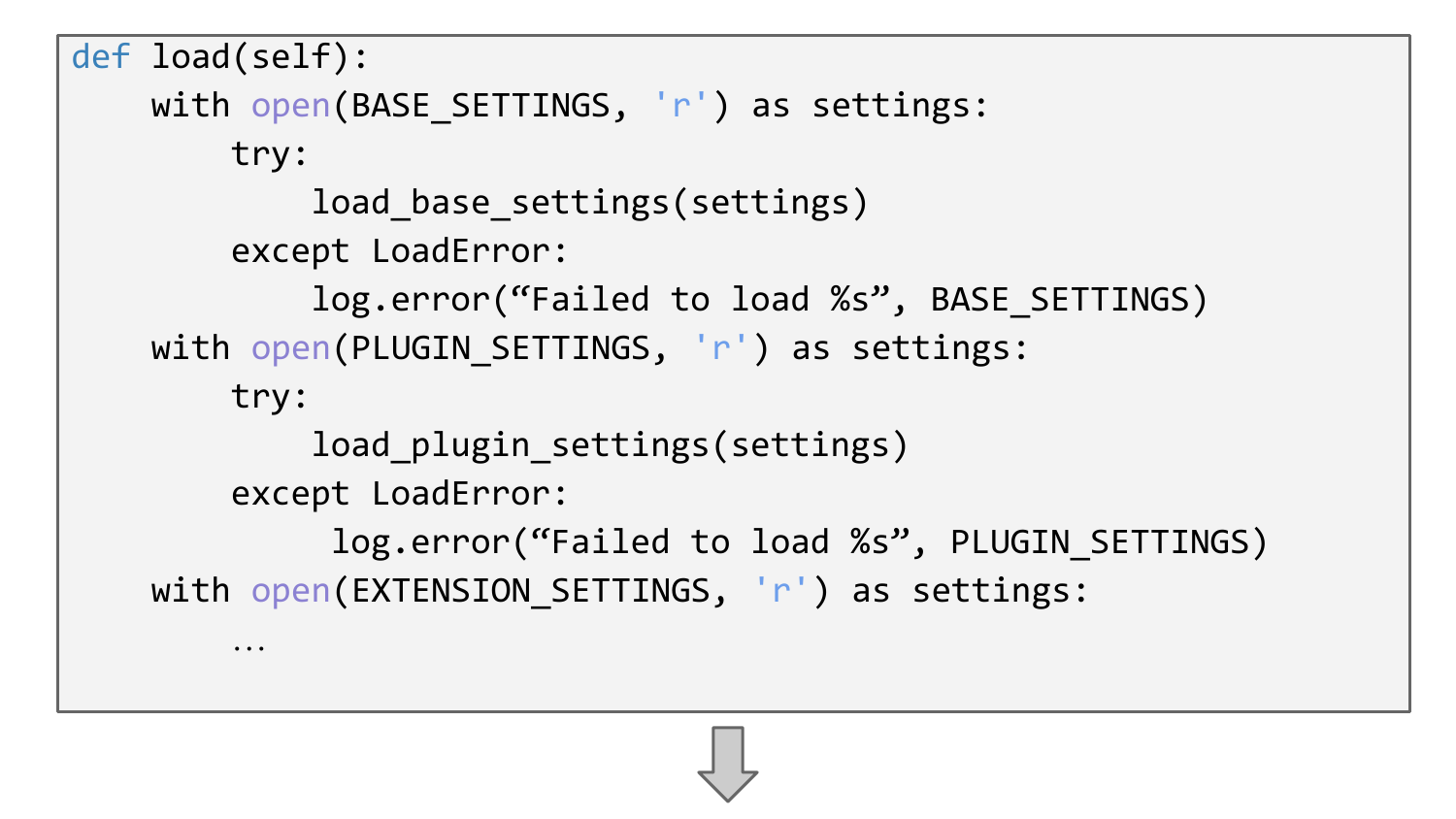```
def load(self):
    try to load(BASE SETTINGS, load base settings)
    try to load(PLUGIN SETTINGS, load plugin settings)
    try to load(EXTENSION SETTINGS, load extension settings)
```

```
CONFIG LOAD MAP = [(BASE SETTINGS, load base settings), (PLUGIN_SETTINGS, load_plugin_settings),
                   (EXTENSION SETTINGS, load extension settings)]
def load(self):
    for settings file, loader in CONFIG LOAD MAP:
        try to load(settings file, loader)
```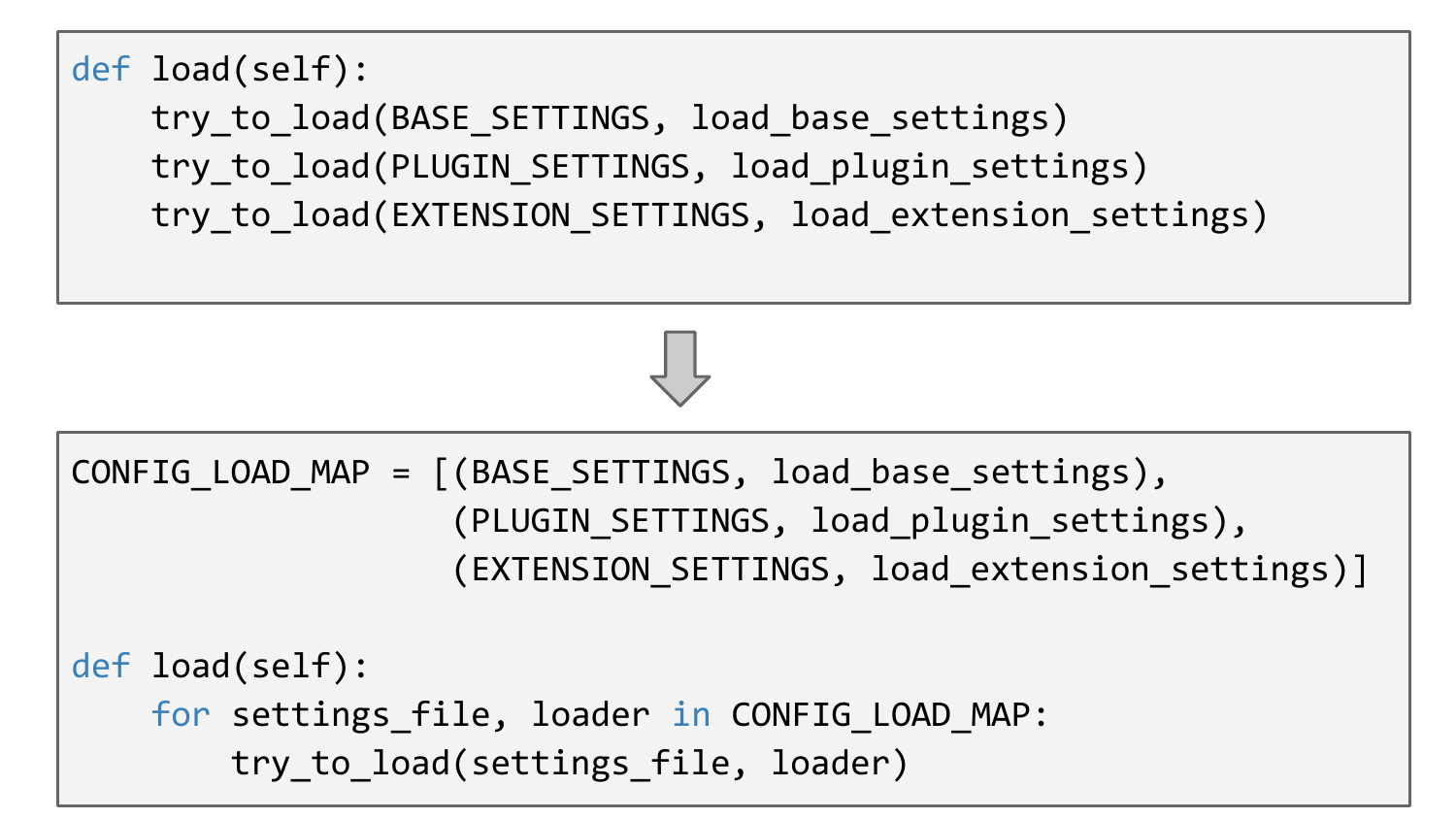```
def test should do x(self):
```

```
 …
     self.assertEqual(user, testobject.user)
     self.assertEqual(project, testobject.project)
     self.assertEqual(owner, testobject.owner)
def test should do y(self):
 …
```

```
 self.assertEqual(user, testobject.user)
 self.assertEqual(project, testobject.project)
 self.assertEqual(owner, testobject.owner)
```

```
def test should do x(self):
```

```
 …
    self.assertValidTestobject(testobject)
```

```
def test should do y(self):
```
…

```
 self.assertValidTestobject(testobject)
```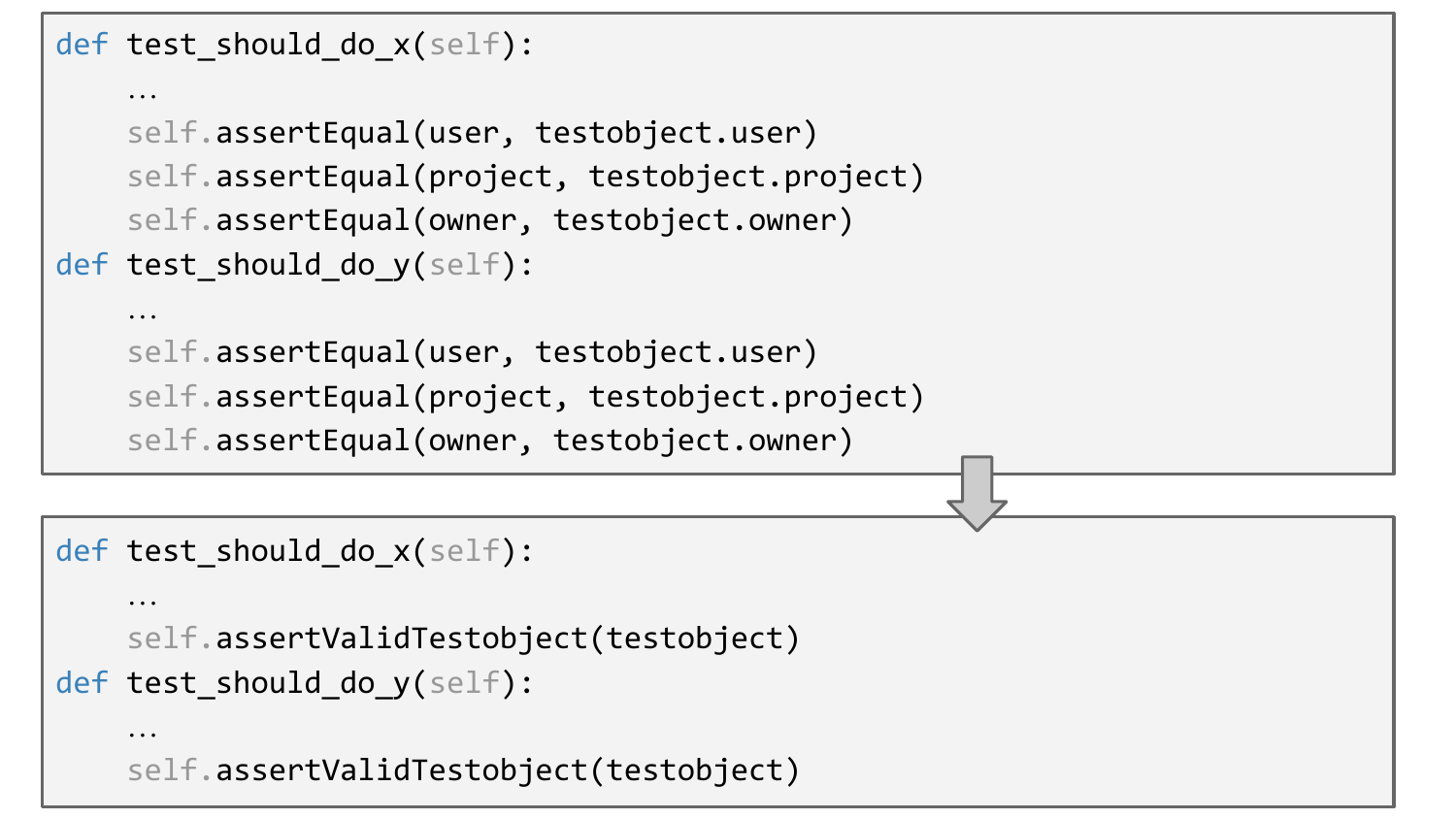#### Single Responsibility Principle

- Code should have one and *only* one reason to change
- 'Responsibility' is a very narrow set of functions
- Avoid adding methods from several domains
	- Business rules
	- Persistence
	- Data input
	- $O$  Ftc.
- Avoid mixing object orchestration and doing work
	- Break out remaining code to new object
	- Original class strictly does orchestration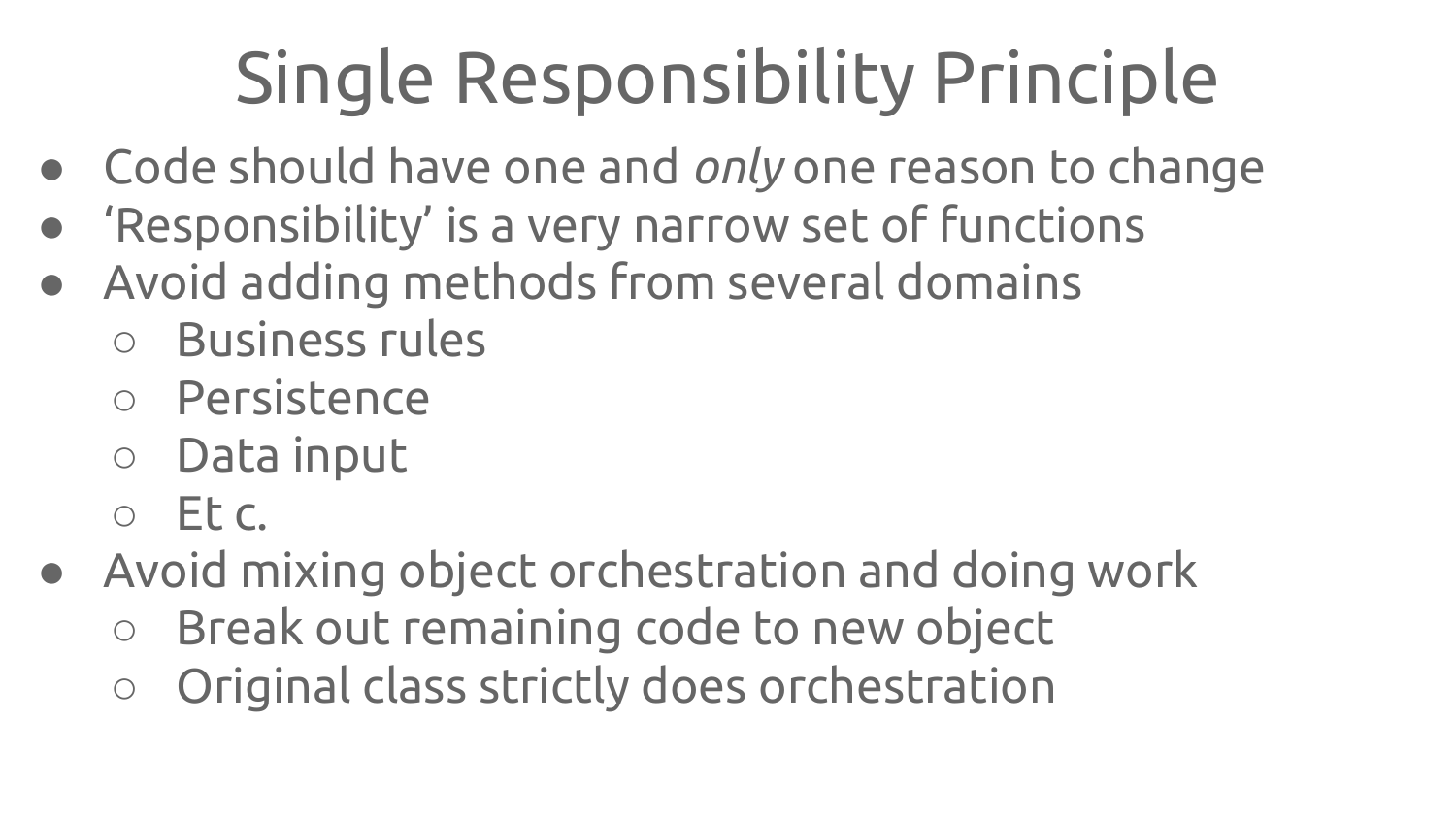```
class Modem(object):
      def call(self, number): …
      def disconnect(self): …
     def send data(self, data): ...
     def recv_data(self): ...
```

```
class ConnectionManager(object):
      def call(self, number): …
      def disconnect(self): …
class DataTransciever(object):
     def send data(self, data):
     def recv data(self): …
```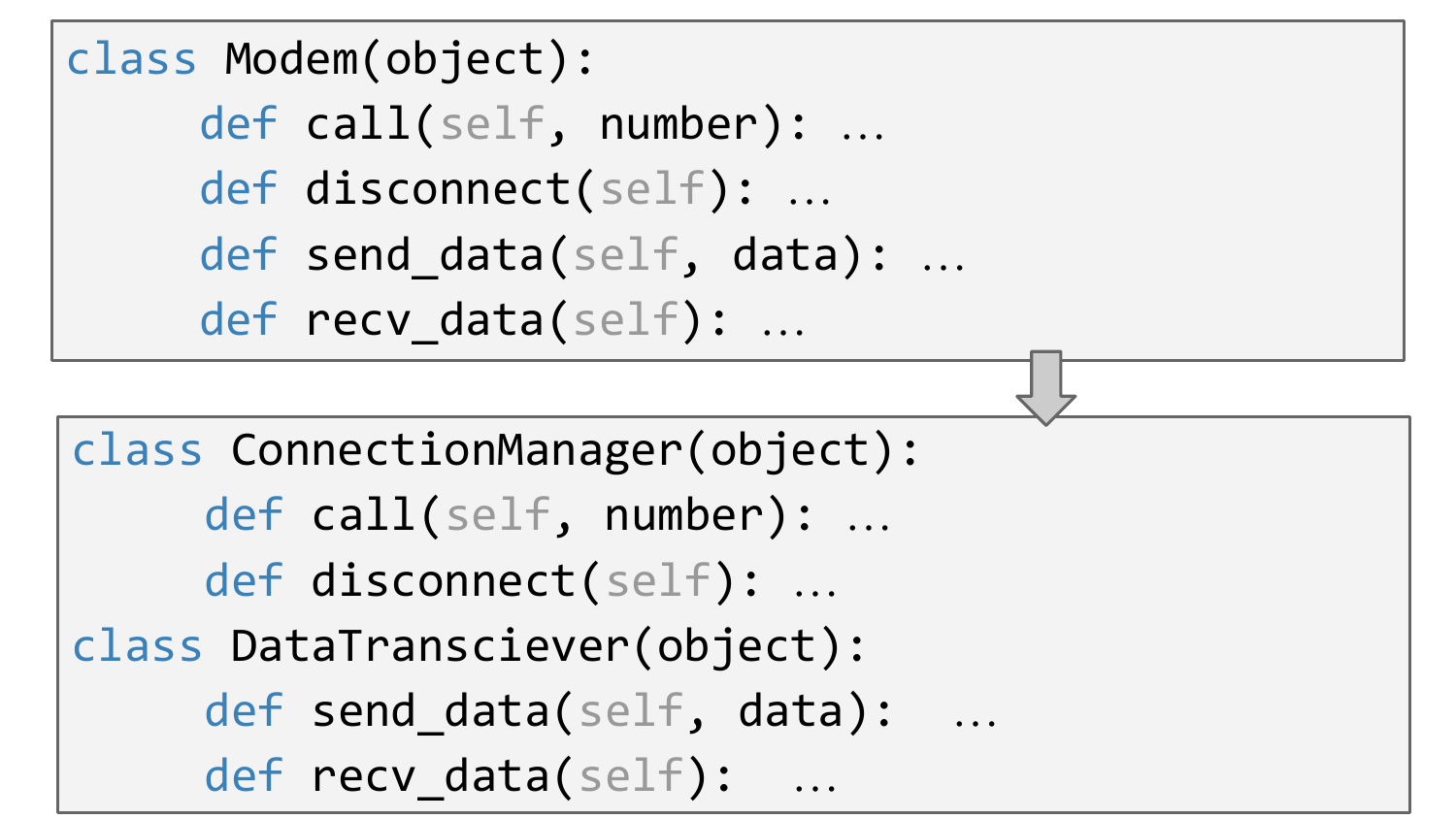class Person(object): def save(self): … def report hours(self, hours): ... class Person(object): def report hours(self, hours): ... class Persistor(object): def save(self, person): ... class Person(object, DbMixin): def report hours(self, hours): ... Opt 2 Opt 1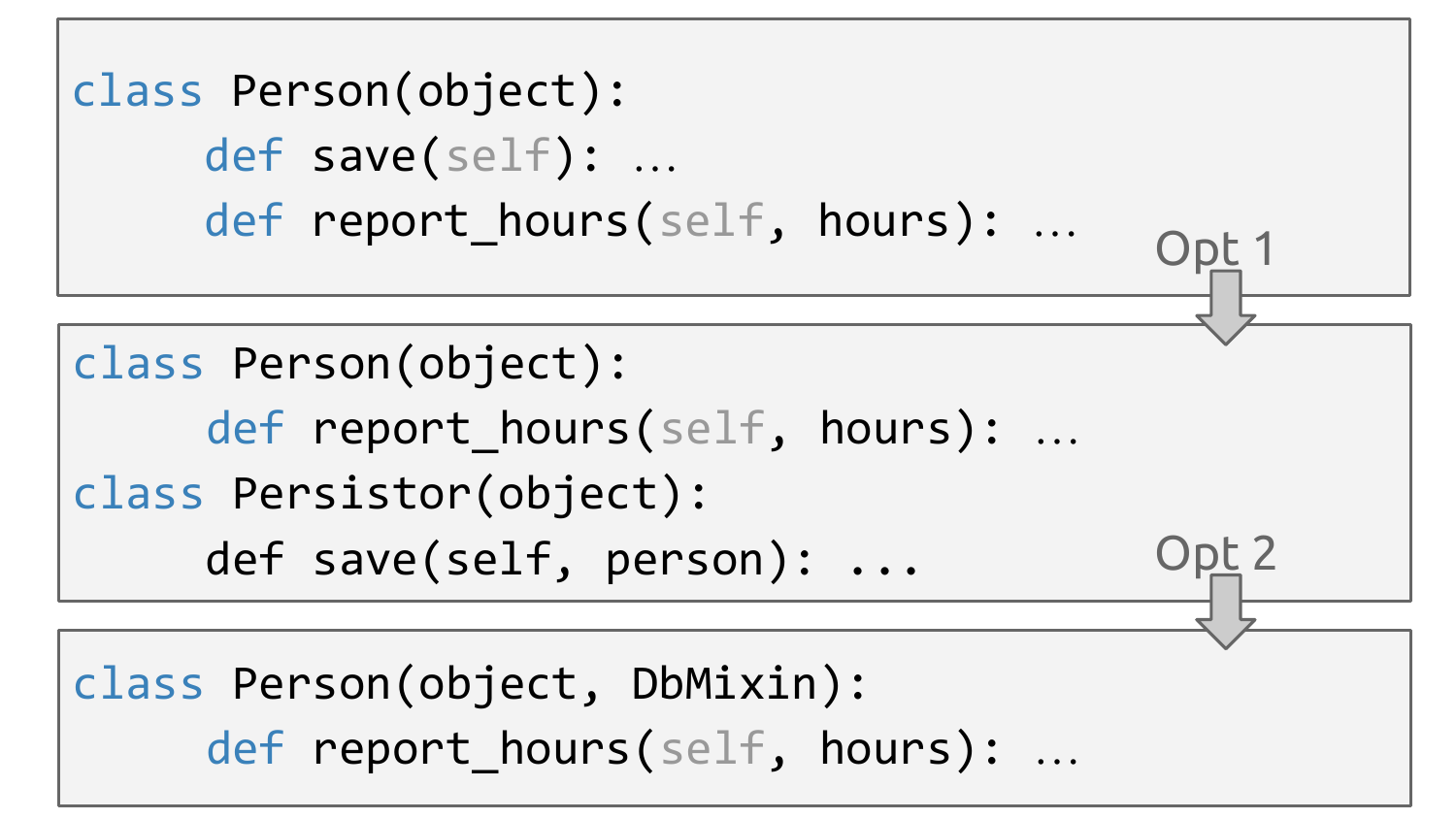```
def process frame(self):
    frame = self.input processor.top() start_addr = frame.addr
    pow2 size = 1 while pow2_size < frame.offs:
        pow2 size <<= 1 …
def process frame(self):
    frame = self.input processor.top() o_map = self.memory_mapper.map(frame) 
    self.output processor.flush(o map)
```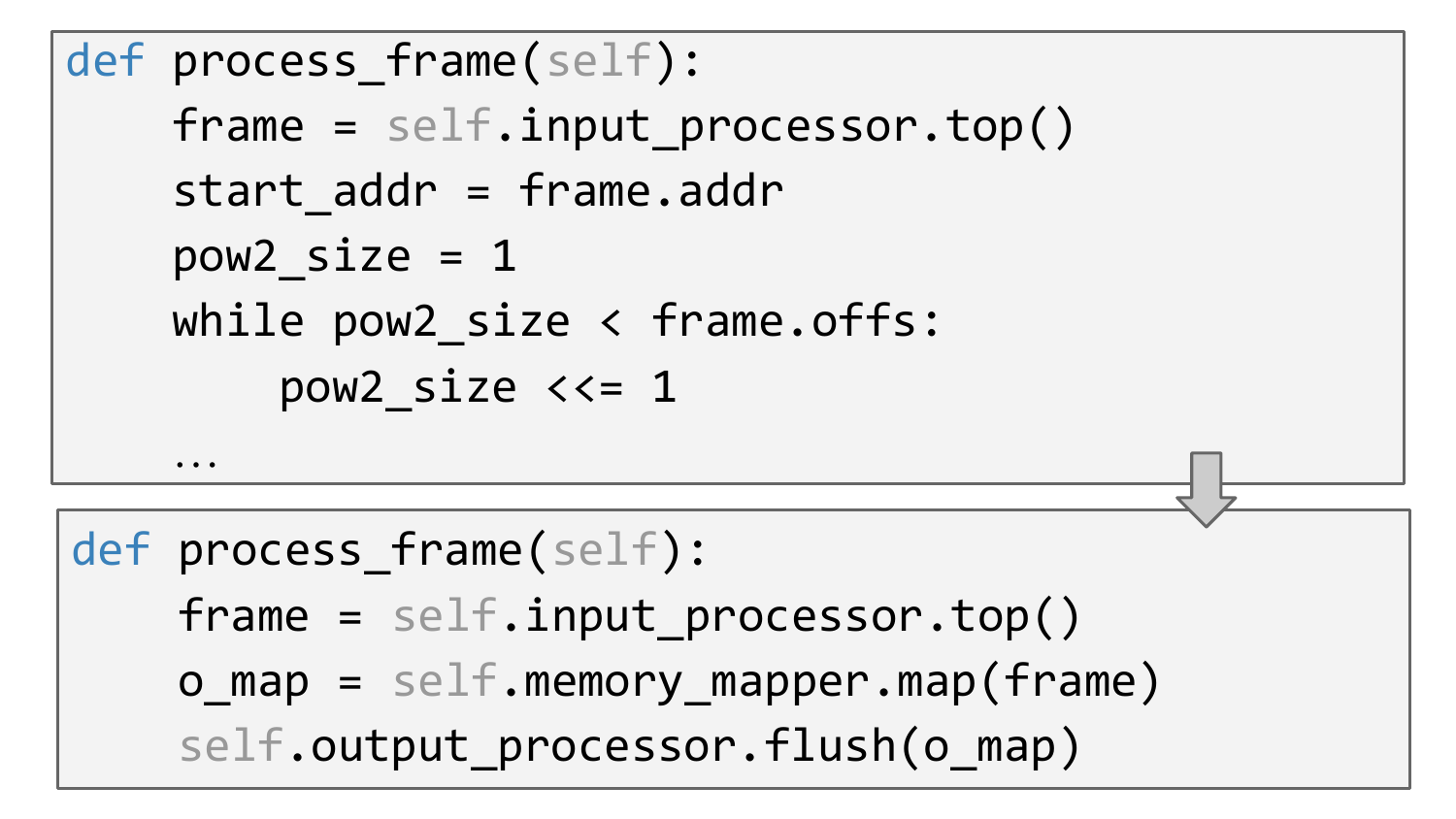### Open/Closed Principle

- Code should be open to extension but closed to modification
- Extension means giving new features by changing and adding new classes to collaborate with
- Adding new functionality should not require *modifying* the original class
- Avoid direct references to concrete classes
	- e.g. creating new instances in the middle of a method
- Avoid use of *isinstance*
	- Duck-typing (assuming an interface) is OK
	- issubclass also OK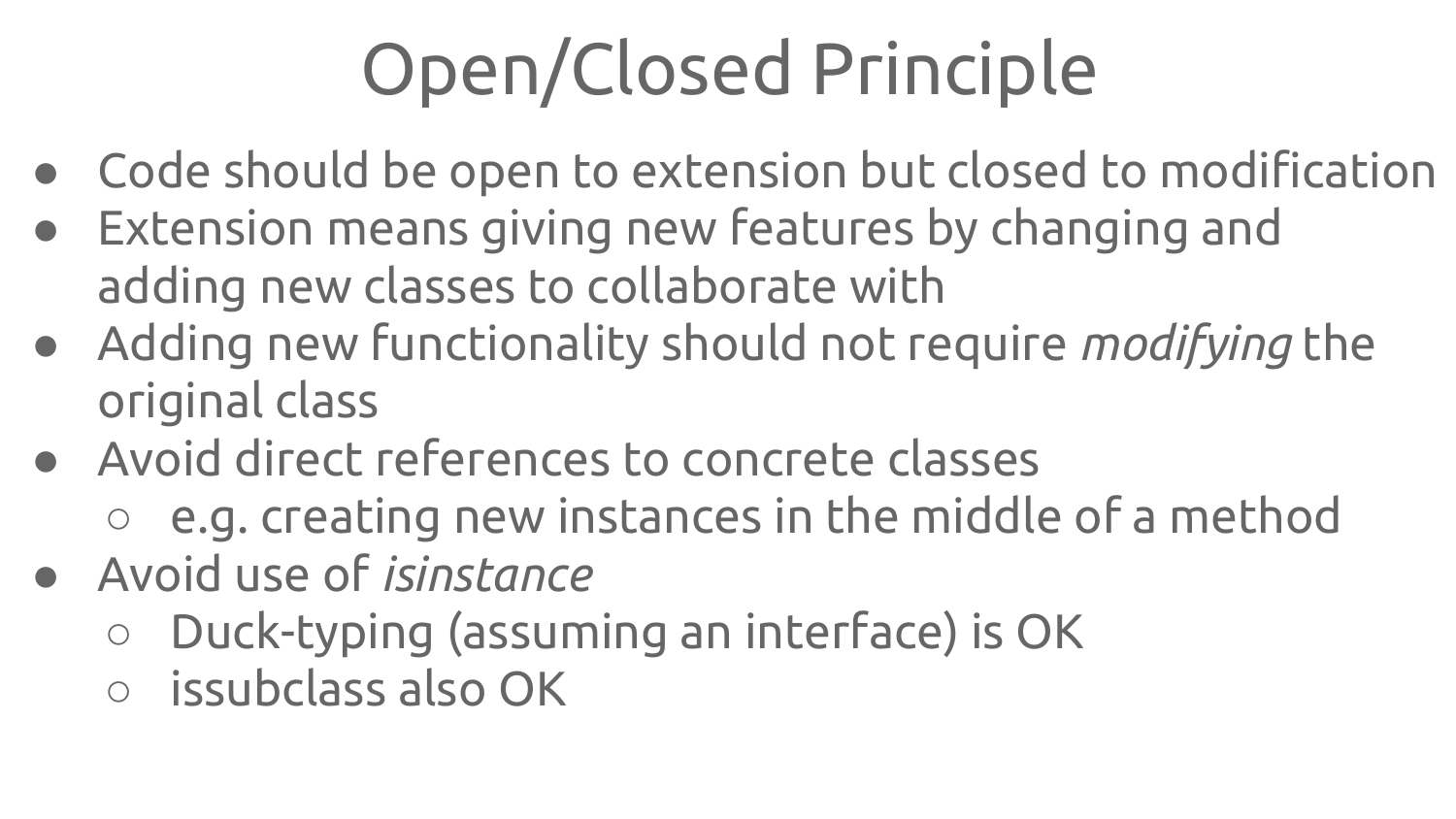```
def validate link(self, links):
     for link in links:
          if link.startswith("spotify:album:"):
             uri = Album(link)
          else:
             uri = \text{Track}(\text{link}) self.validate(uri)
```

```
def validate link(self, links):
     for link in links: 
        self.validate(uri factory(link))
```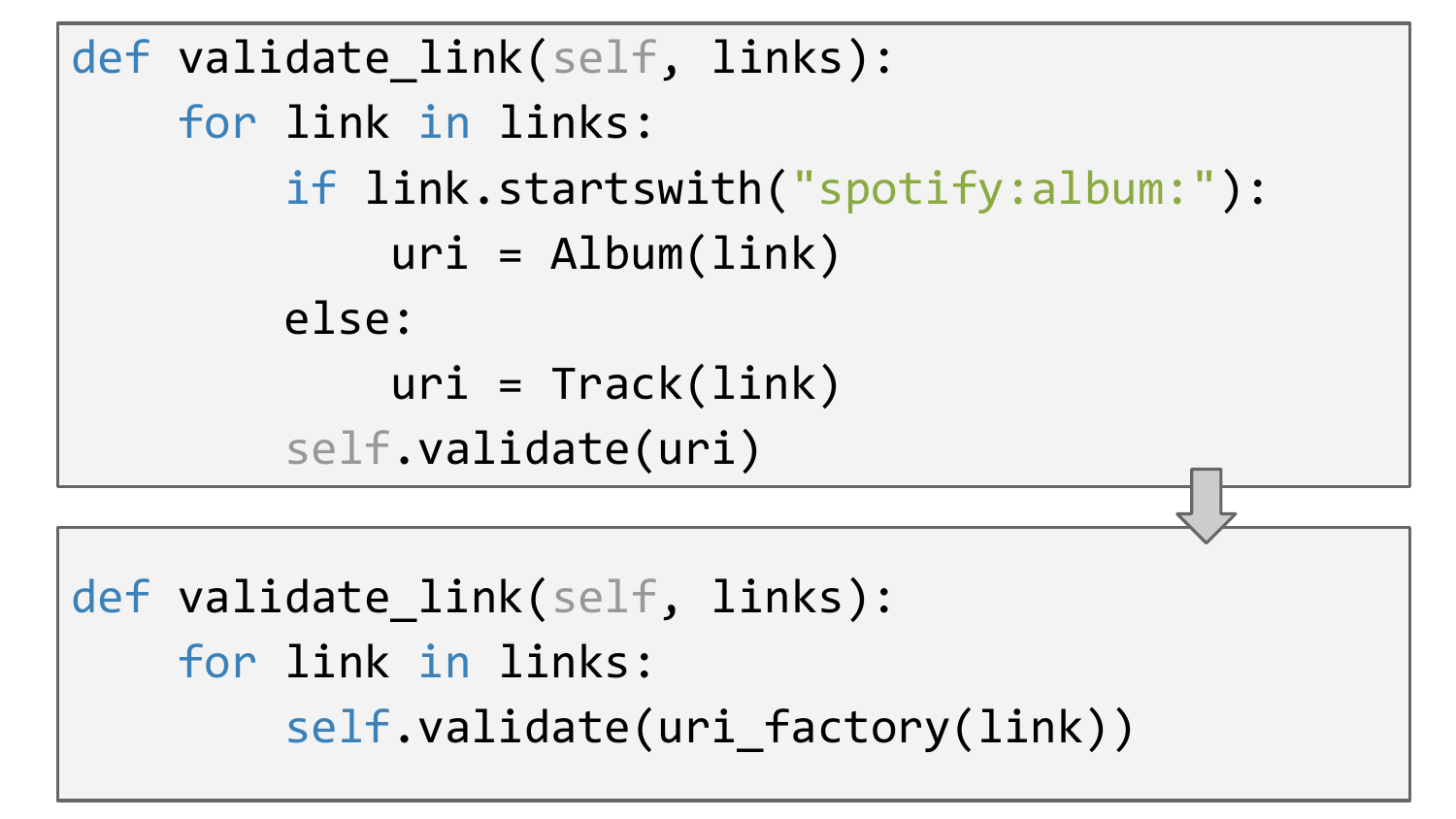#### Liskov Substitutability Principle

- Anywhere you use a base class, you should be able to use a subclass and not know it
- Alternatives should have
	- same methods
	- same signatures
	- same intrinsic contracts
- Don't surprise other developers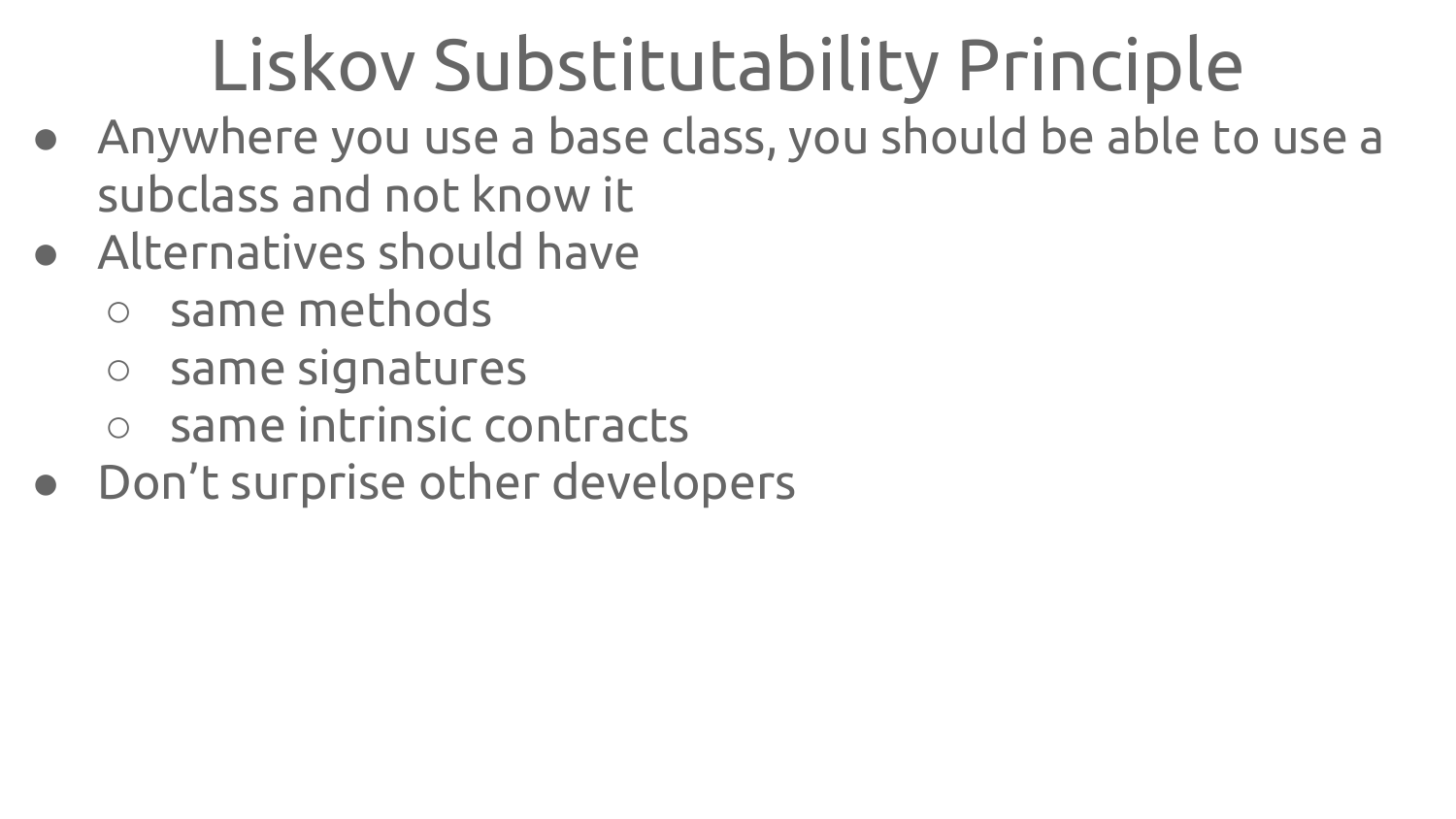#### Interface Segregation Principle

- Don't force clients to use interfaces they don't need
- Keep classes and exposed methods minimal
- Don't use more of other objects than you really need to ○ This avoids entangling them in your code ○ Frees them to change without breaking your code
- State your intent for your usage in the docstring
- Observe other module's docstrings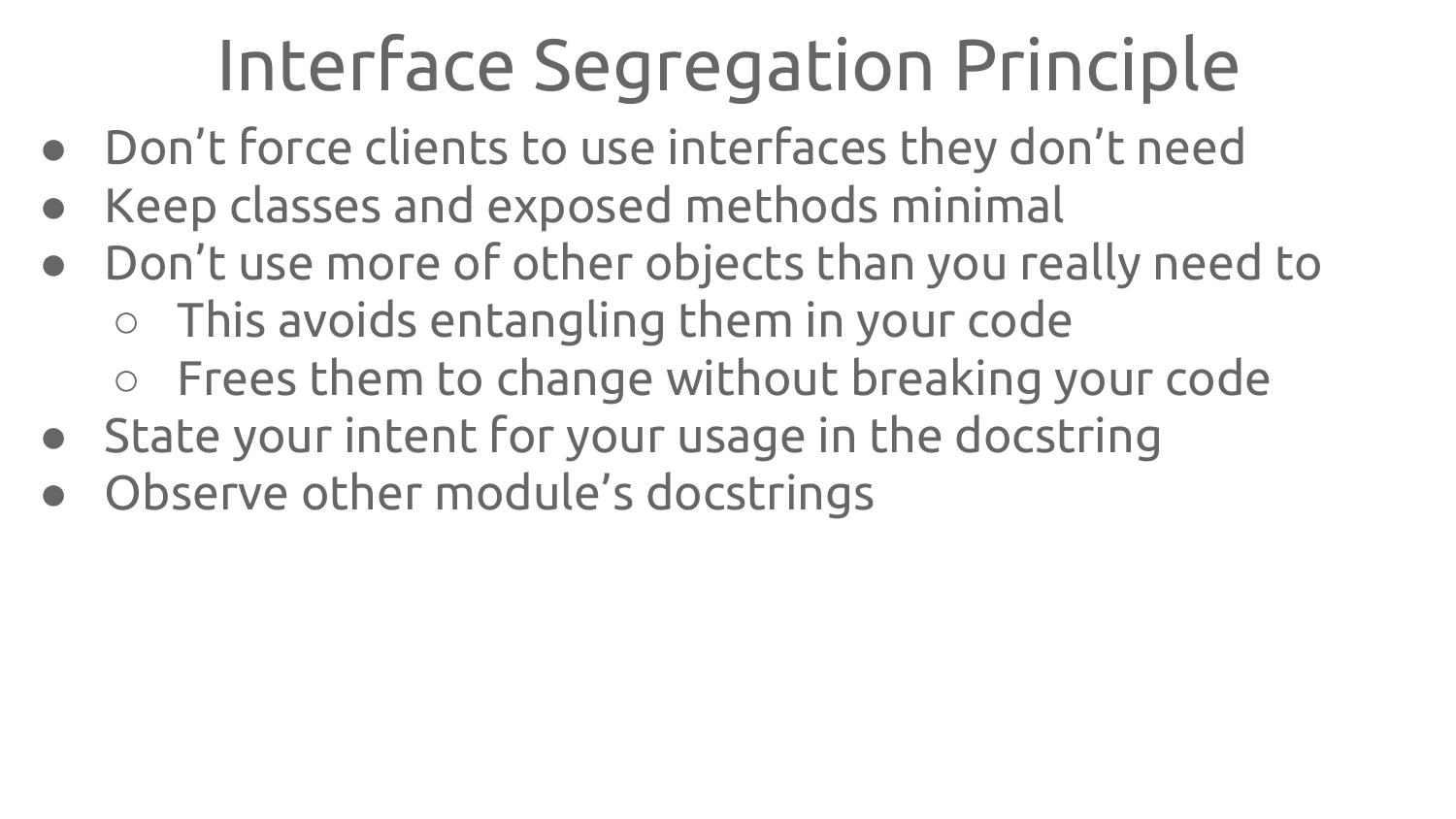#### Dependency Inversion Principle

- High-level modules shouldn't rely on low level modules Both should rely on abstractions
- A class should have 1 consistent level of abstraction
	- Business rules
	- Audio control
	- File IO
	- etc
- Split out low level functionality to new object
	- Makes object more flexible (net streaming instead of sound out)
	- Makes testing simpler (inject simple test class)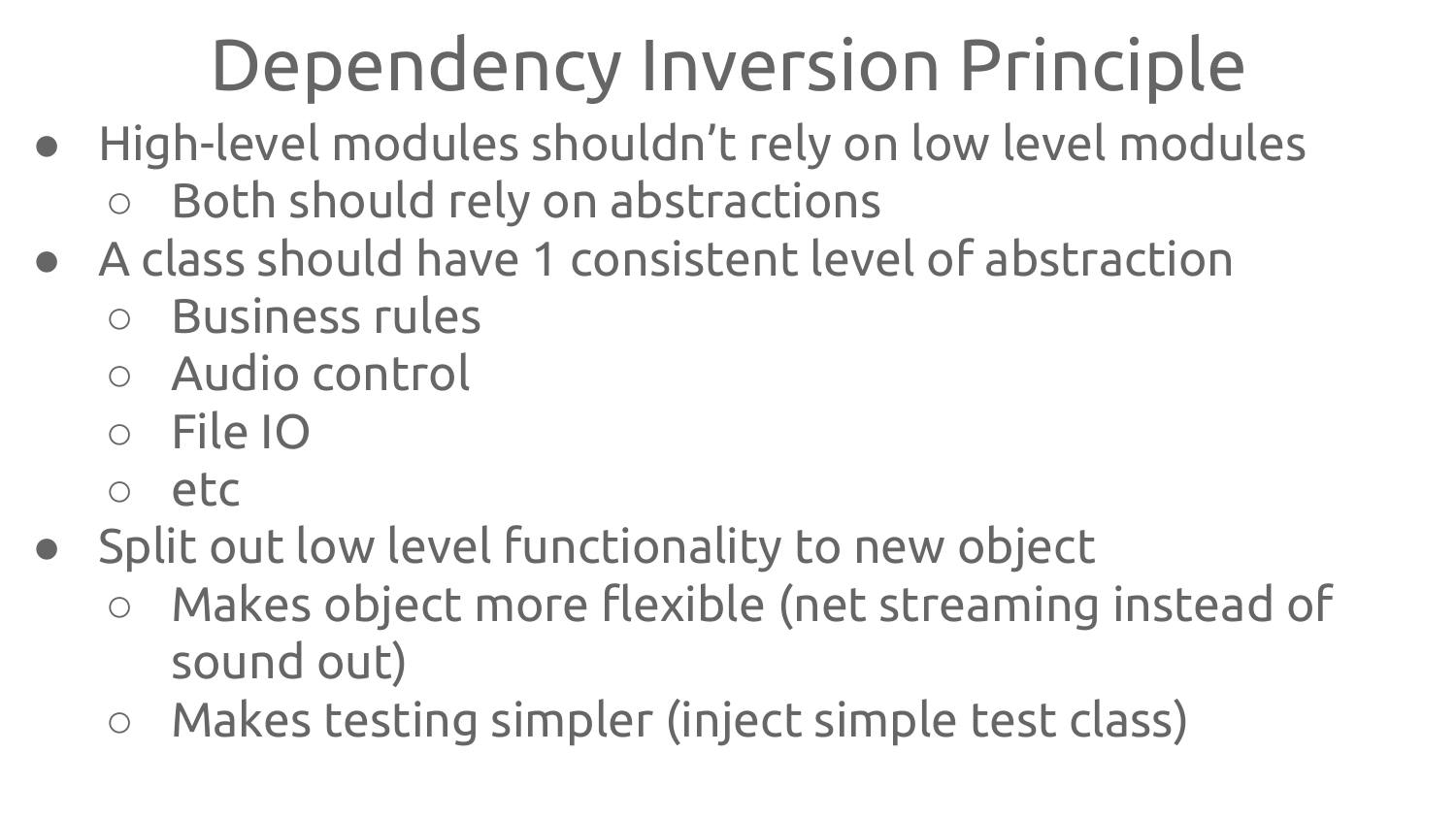#### Tell, Don't Ask

- Let objects you use handle their own data
- *● Tell* the object to do the work, don't *ask* it for data
- Keep responsibility localized
- Lets the object you're using update implementation
- Object may know more about special cases etc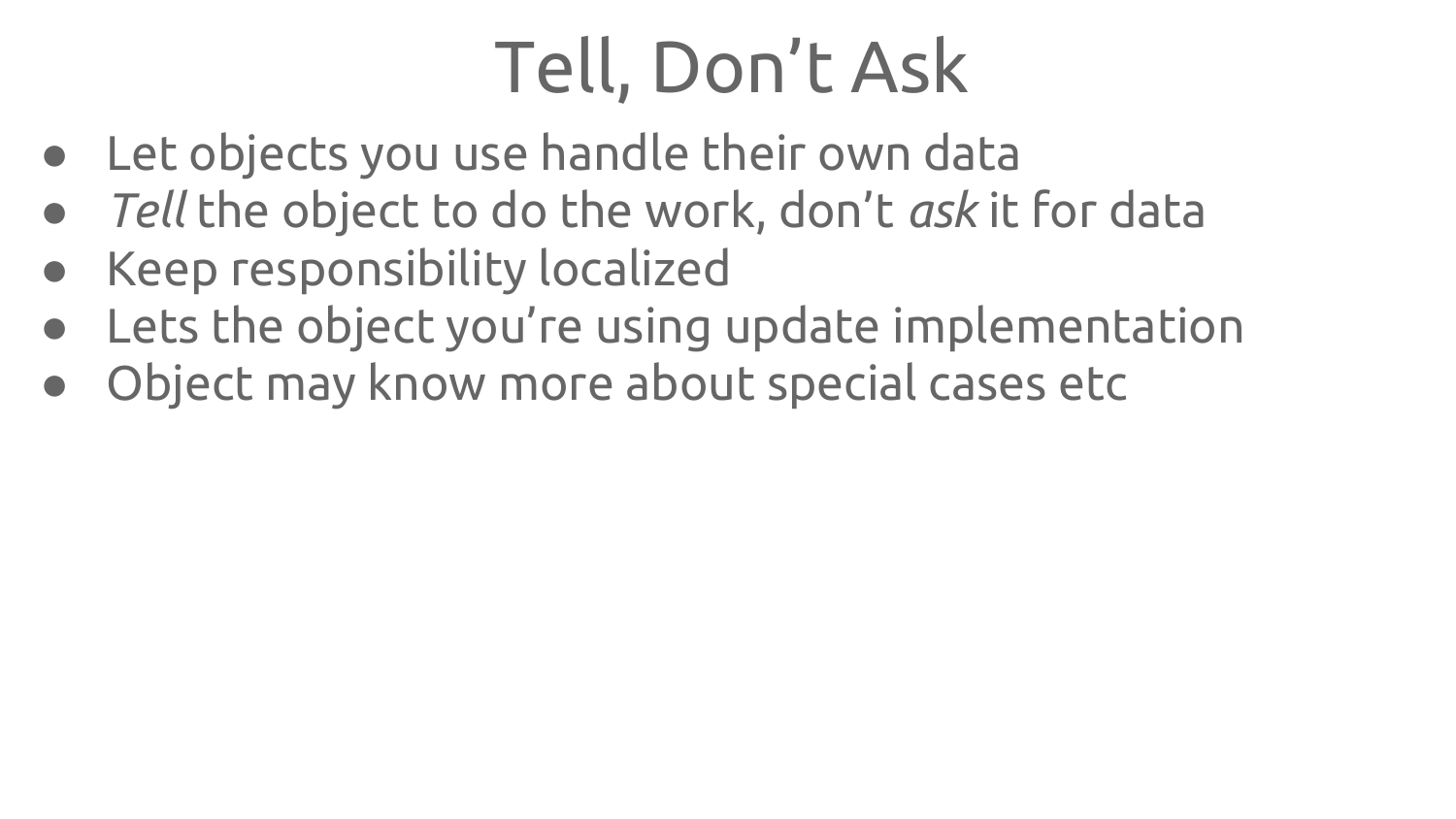```
def calculate(self):
    cost = 0for line item in self.bill.items:
         cost += line_item.cost
 ...
def calculate(self):
```

```
 cost = self.bill.total_cost()
```
…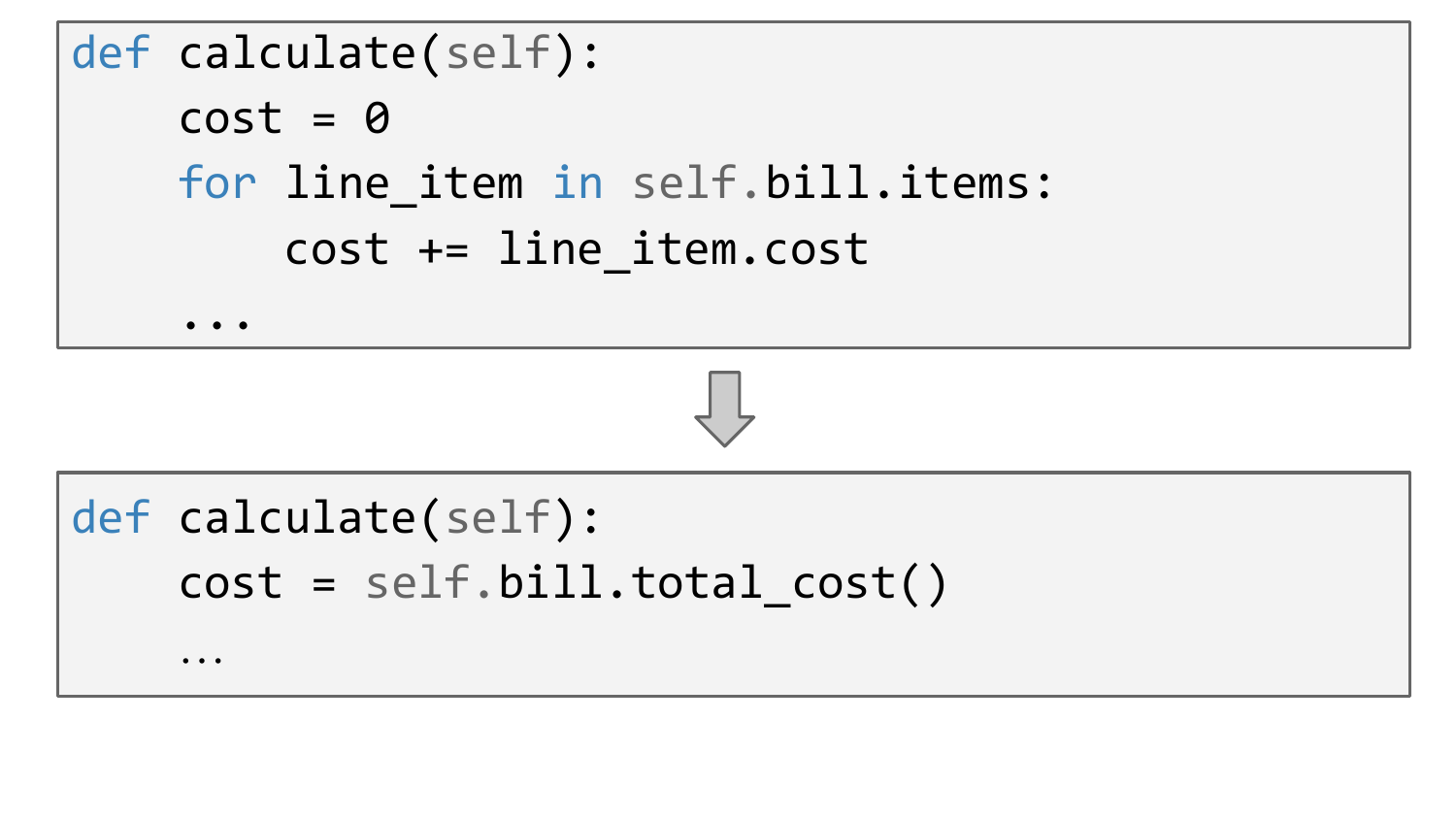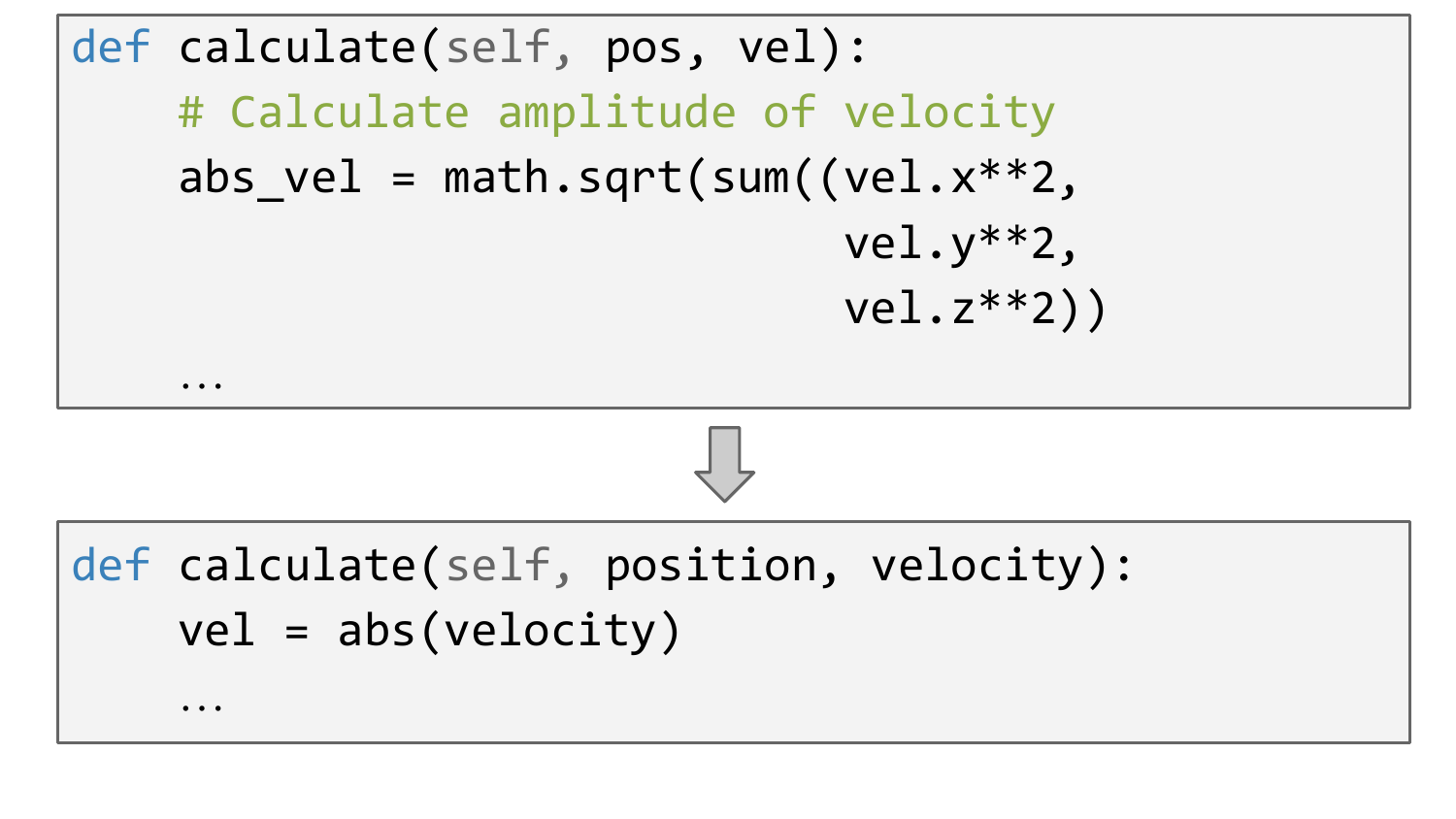#### Unit-testing

- Adhering to the design principles makes testing easier
	- Less set up
	- Smaller area to test
	- Fewer paths through your code
- Removing duplication in code can remove several times as much testing
- If objects only do work or coordinate objects setup is much simpler
	- less mocking
	- fewer explicit returns and pre-loaded values to set up
- Only concrete classes will need to import anything specific
	- e.g. 3rd party modules (DB orms, requests etc)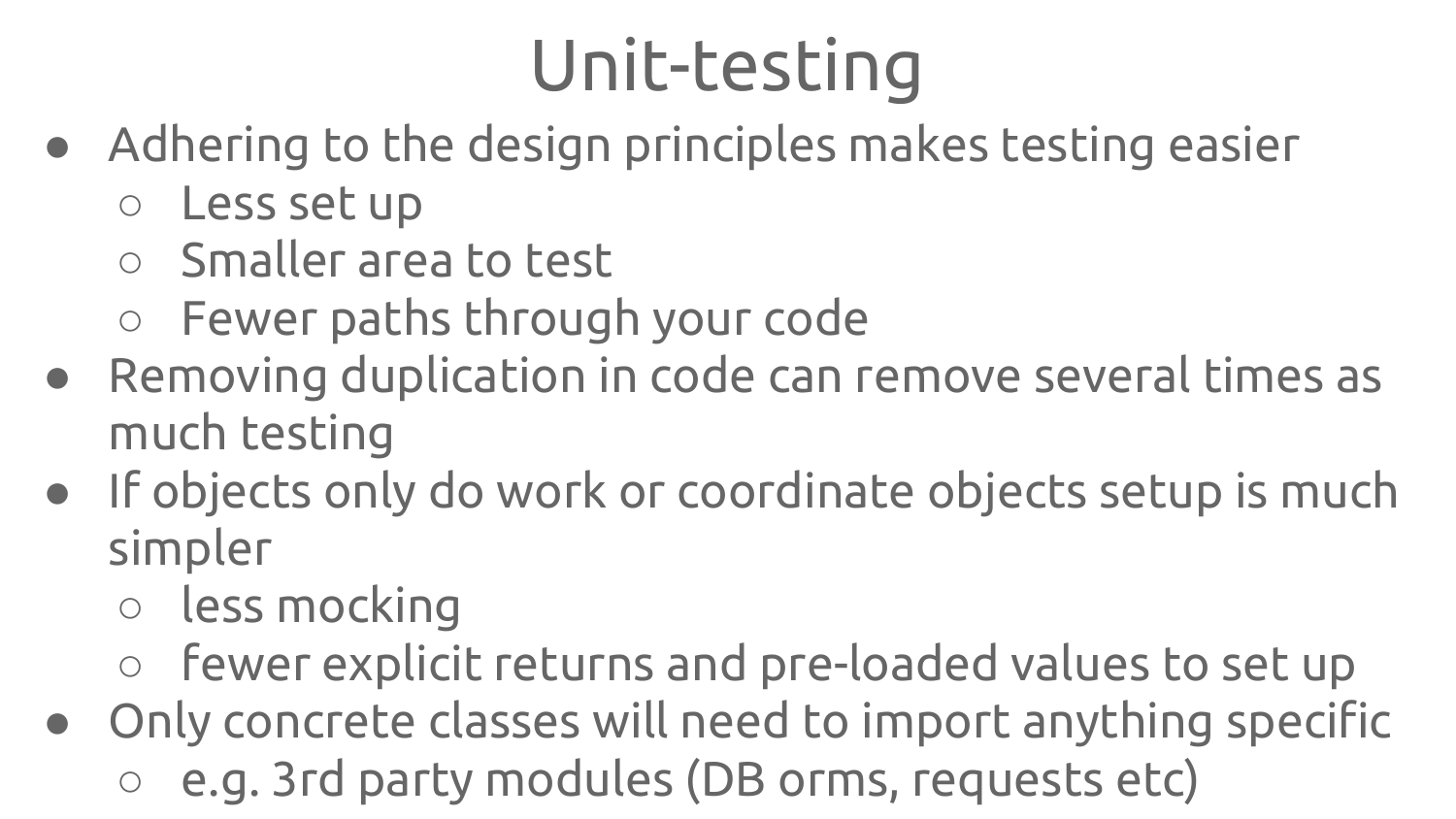#### Think 'Objects'

- Stop and ask yourself, "Why was this difficult?"
	- why did you need so much setup?
	- why were there so many mocks?
	- why was writing the test logic tricky?
- Follow up with "Am I missing an object?"
	- $\circ$  Taking lots of arguments  $\rightarrow$  taking 1 new object
	- $\circ$  Code in a loop  $\rightarrow$  looping over objects, calling method
	- Make domain concepts explicit
- Refactoring towards objects makes you program look like it's written in a Domain Specific Language (DSL)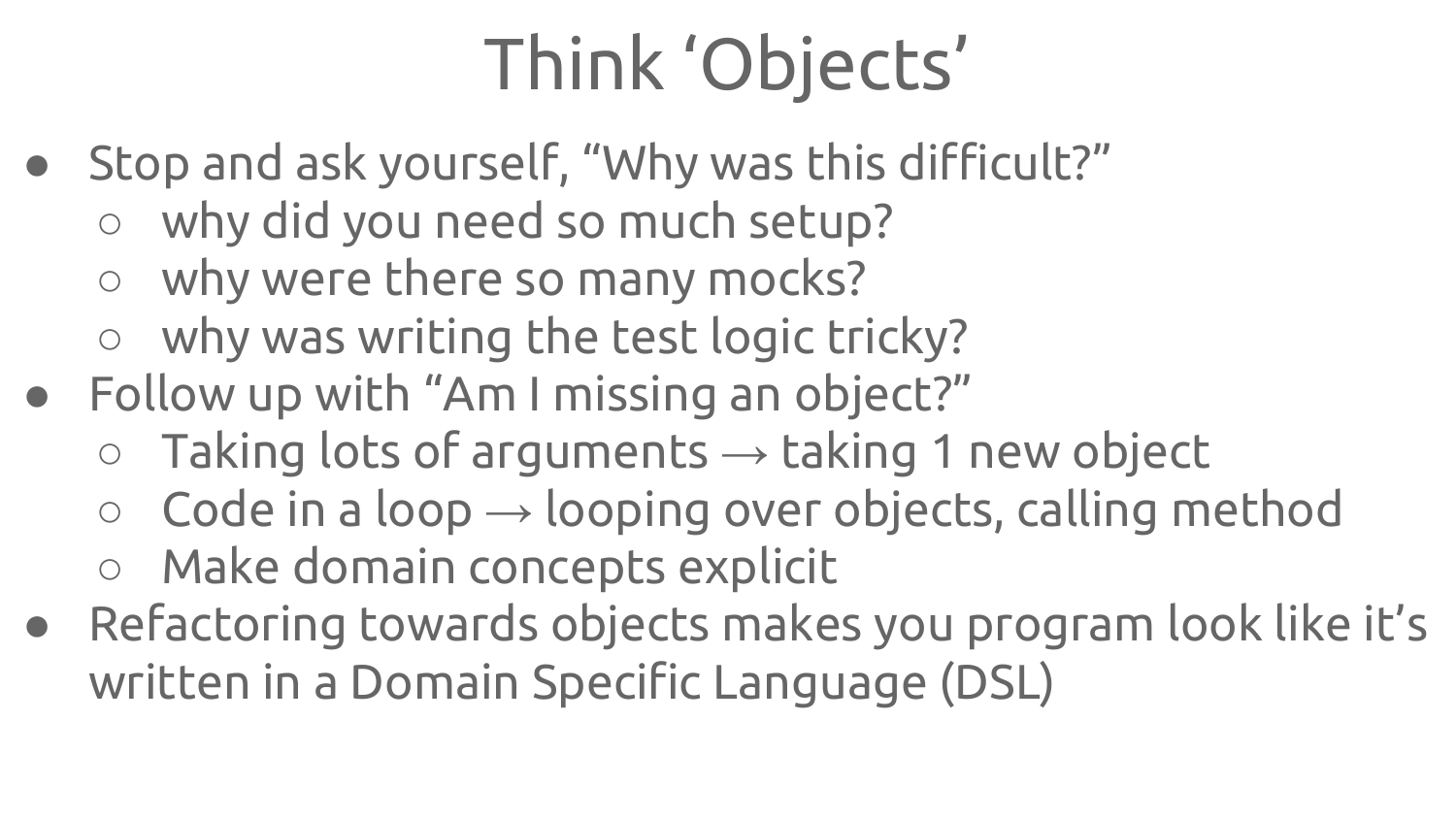#### Plain code

```
if not valid user(user):
    return -1
c = netpkg.open connection("uri://server.path",
port=57100, flags=netpkg.KEEPALIVE)
if c is None:
    return -1
files = [str(f) for f in c.request(netpkg.DIRLIST)]
for source in files:
    local path = "/home/%s/Downloads/%s" \
                    % (user_name, source)
     data = c.request(netpkg.DATA, source)
    with open(local path, 'w') as local:
         local.write(data)
```